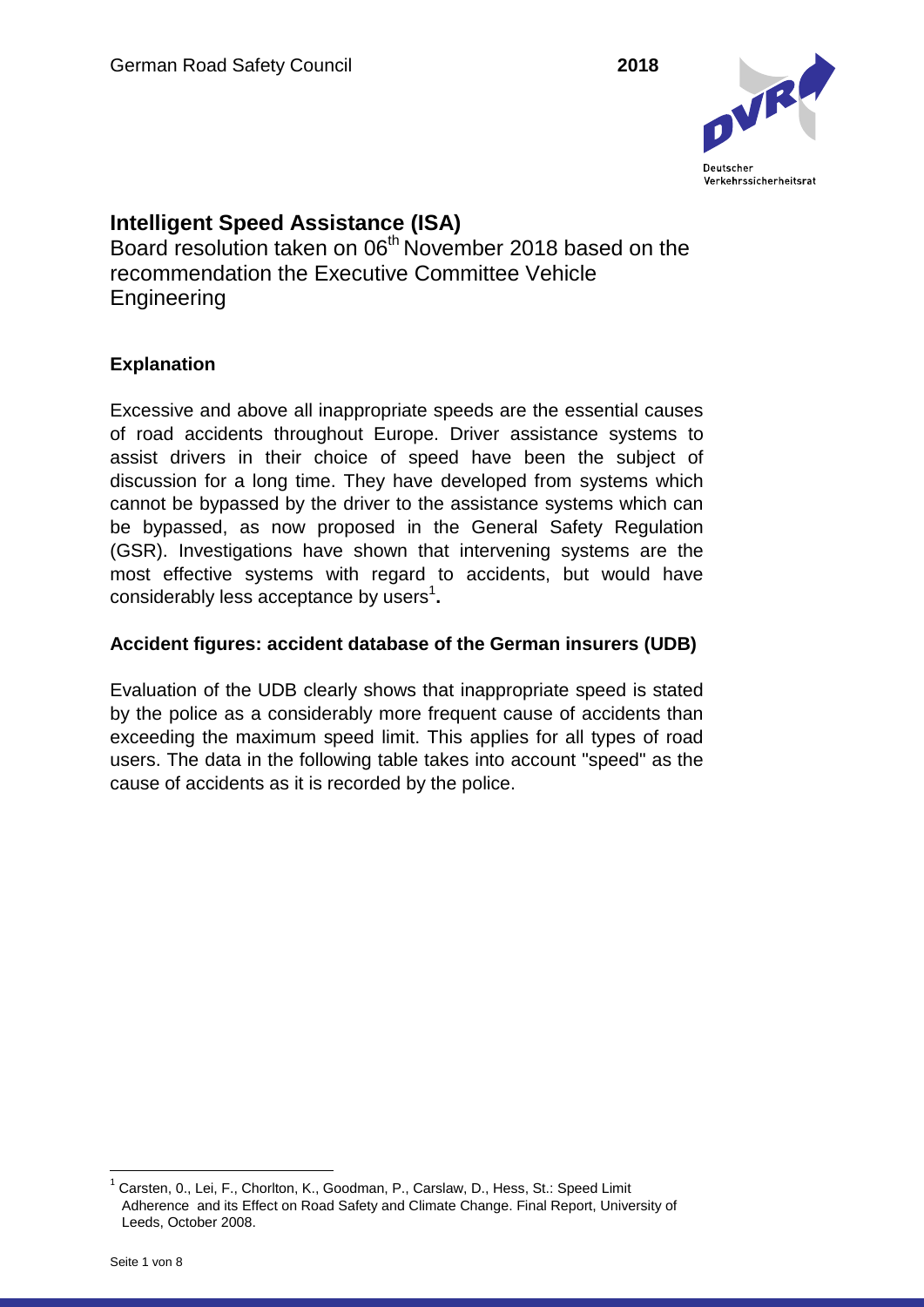| <b>Accident Causes VUA [accident</b><br>recording] (01-69) | <b>Responsible for accident</b> |      |                  |      |            |      |  |  |
|------------------------------------------------------------|---------------------------------|------|------------------|------|------------|------|--|--|
|                                                            | Car/van                         |      | Goods<br>vehicle |      | <b>Bus</b> |      |  |  |
|                                                            | n                               | $\%$ | n                | %    | n          | %    |  |  |
|                                                            | 3941                            | 100  | 884              | 100  | 334        | 100  |  |  |
| Exceeding the maximum<br>permissible speed                 | 40                              | 1.0  | 21               | 2.4  | 1          | 0.3  |  |  |
| Inappropriate speed in other cases                         | 502                             | 12.7 | 121              | 13.7 | 48         | 14.4 |  |  |

Source: UDB (accident database of German insurers), motor vehicle liability damage with claims of at least  $\epsilon$  15,000 and personal injury

In-depth analysis shows that for the accident cause "inappropriate speed" for cars, trucks as well as buses, increased effectiveness of ISA systems can mainly be expected outside built-up areas and on motorways. For "exceeding the permissible maximum speed" this is only shown outside built-up areas, without motorways. These statements are also confirmed by analyses of road accident data for 2015 from the federal state of Baden-Württemberg.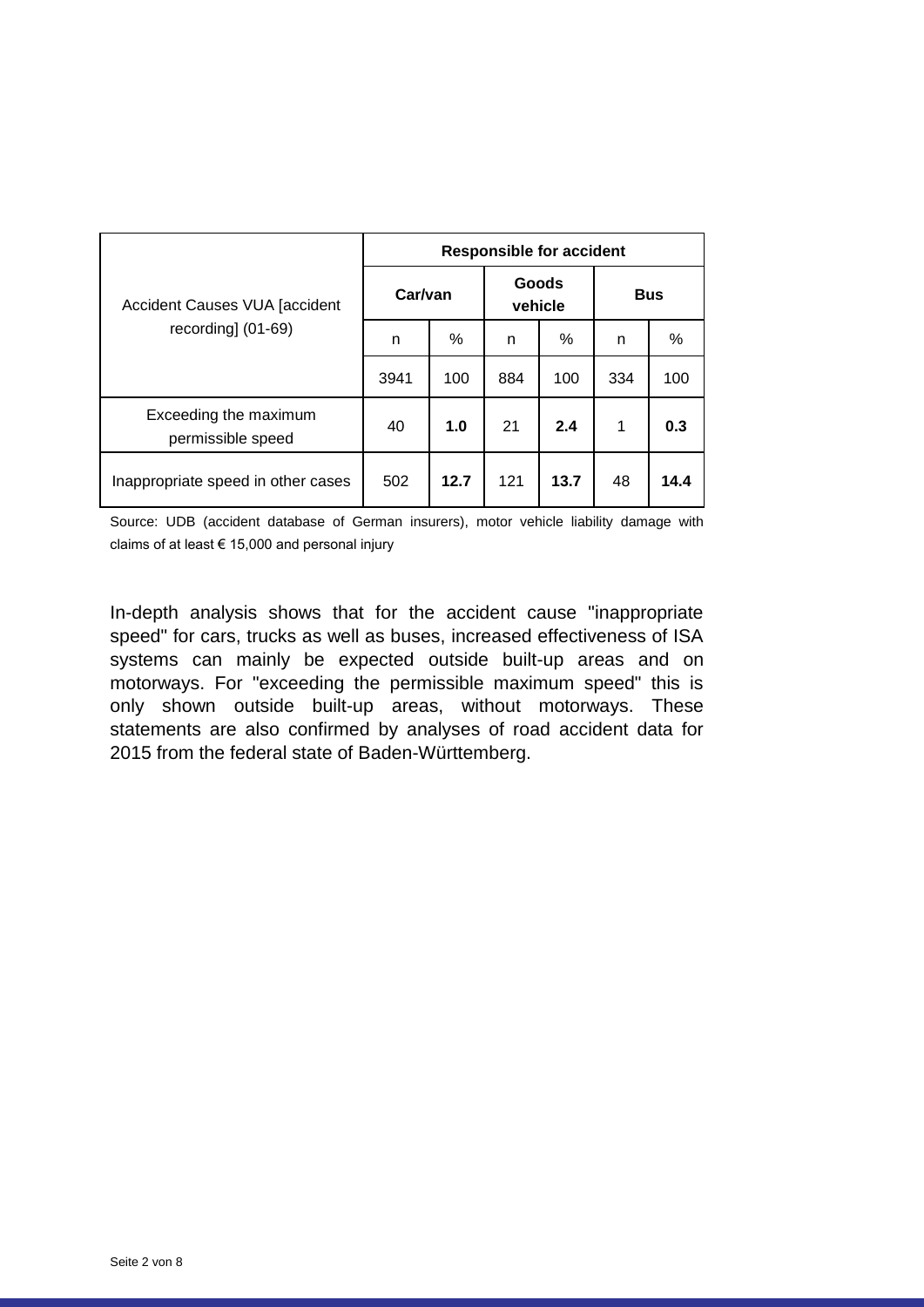| Accident Causes VUA [accident<br>recording] (01-69) | Responsible for accident in built up areas      |      |                         |      |                |      |  |  |
|-----------------------------------------------------|-------------------------------------------------|------|-------------------------|------|----------------|------|--|--|
|                                                     | Car/van                                         |      | <b>Goods</b><br>vehicle |      | <b>Bus</b>     |      |  |  |
|                                                     | n                                               | %    | n                       | $\%$ | n              | $\%$ |  |  |
|                                                     | 2314                                            | 100  | 370                     | 100  | 228            | 100  |  |  |
| Exceeding the maximum permissible<br>speed          | 13                                              | 0,6  | 7                       | 1,9  | 0              | 0,0  |  |  |
| Inappropriate speed in other cases                  | 157                                             | 6,8  | 32                      | 8,6  | 26             | 11,4 |  |  |
| Accident Causes VUA [accident<br>recording] (01-69) | Responsible for accident outside built up areas |      |                         |      |                |      |  |  |
|                                                     | Car/van                                         |      | Goods<br>vehicle        |      | <b>Bus</b>     |      |  |  |
|                                                     | n                                               | $\%$ | n                       | %    | n              | ℅    |  |  |
|                                                     | 1213                                            | 100  | 228                     | 100  | 83             | 100  |  |  |
| Exceeding the maximum permissible<br>speed          | 25                                              | 2,1  | 6                       | 2,6  | 1              | 1,2  |  |  |
| Inappropriate speed in other cases                  | 213                                             | 17,6 | 29                      | 12,7 | 15             | 18,1 |  |  |
| Accident Causes VUA [accident<br>recording] (01-69) | Responsible for accident on motorways           |      |                         |      |                |      |  |  |
|                                                     | Car/van                                         |      | Goods<br>vehicle        |      | <b>Bus</b>     |      |  |  |
|                                                     | n                                               | %    | n                       | %    | n              | ℅    |  |  |
|                                                     | 413                                             | 100  | 286                     | 100  | 23             | 100  |  |  |
| Exceeding the maximum permissible<br>speed          | $\overline{c}$                                  | 0,5  | 8                       | 2,8  | 0              | 0,0  |  |  |
| Inappropriate speed in other cases                  | 132                                             | 32,0 | 60                      | 21,0 | $\overline{7}$ | 30,4 |  |  |

Source: UDB (accident database of German insurers), motor vehicle liability damage with claims of at least € 15,000 and personal injury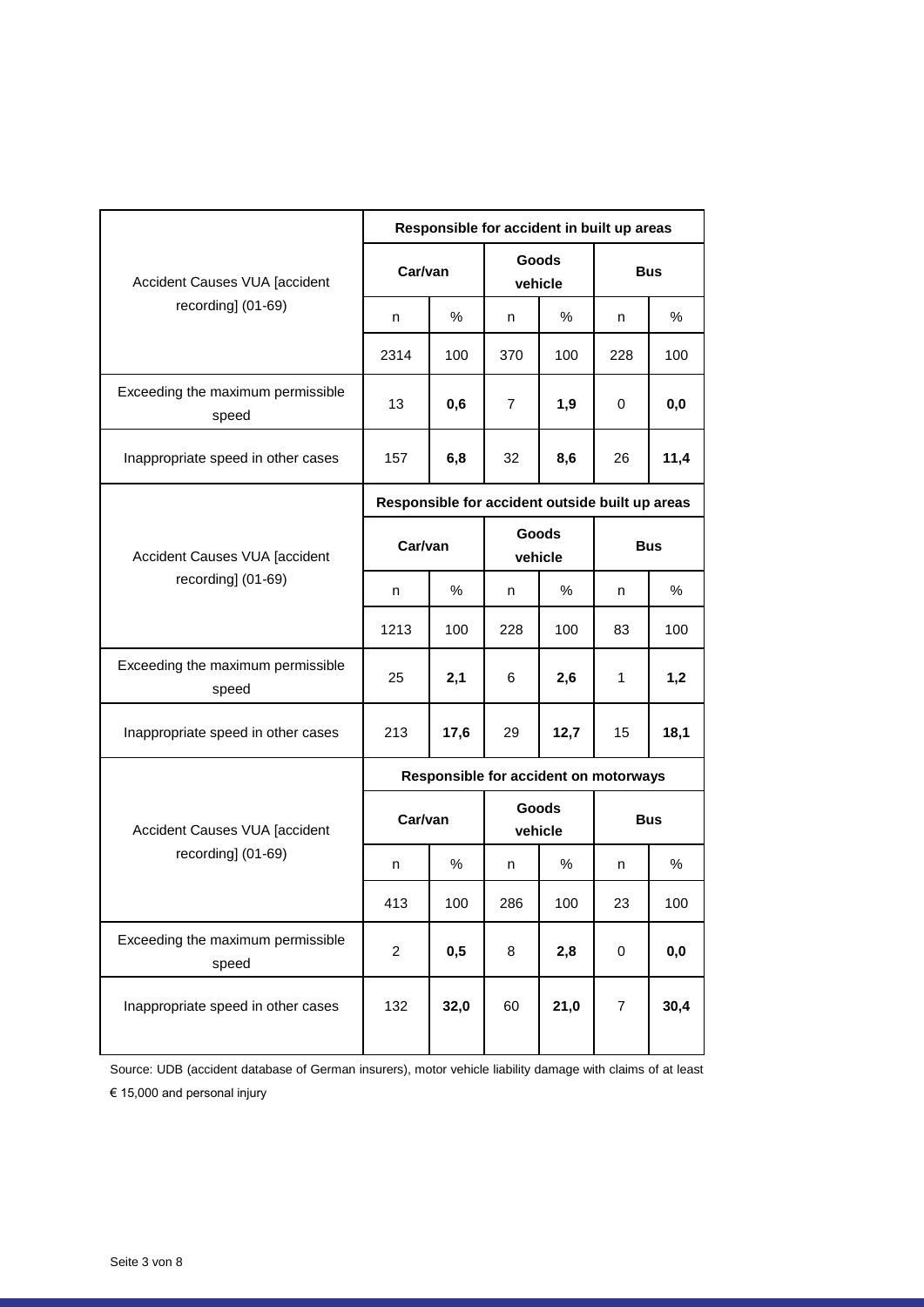An ISA system which was only designed for use outside built-up areas would have the advantage that due to the less complex and more uniform infrastructure, the number of false alarms by the systems – mainly those of the first generation – would be reduced and therefore acceptance by drivers could be increased.

In association with inappropriate speed, evaluations of accidents have shown that mainly curves and the state of the road (e.g. ice, snow, etc.) are the two decisive factors which cause car accidents outside built-up areas.

## **Potential**

According to calculations in the context of the EU cost/benefit assessment, as a system, ISA which influences the driving speed in relation to the permissible maximum speed has the following reduction potential<sup>2</sup>:

- up to 3.6% of all fatalities,
- up to 2.4% of serious injuries,
- up to 1.6% of slight injuries.

According to  $ERTICO<sup>3</sup>$  the reduction potential for heavy commercial vehicles is 1% of all accidents and according to a TRL analysis<sup>4</sup> for the vehicle classes M2/M3/N2/N3 it is

- up to 2.4 % of all fatalities,
- up to 0.32% of serious injuries,
- up to 0.2% of slight injuries.

Furthermore, it is to be expected that a warning that the prescribed speed limit has been exceeded would have a positive effect on overall speed behaviour – including in built-up areas. It is expected that overall, excessive speeds will be reduced by this.

 $\overline{a}$ 

<sup>2</sup> Hynd, D., McCarthy, M., Carroll, J., Seidl, M., Edwards, M., Visvikis, C., Tress, M., Reed, N. and Stevens, A. (TRL): Benefit and Feasibility of a Range of New Technologies and Unregu lated Measures in the fields of Vehicle Occupant Safety and Protection of Vulnerable Road Users. Final report, European Commission, Sustainable Growth and EU 2020, 2015.

 $3$  Winder, A.: "ITS4CV" – ITS for Commercial Vehicles. Study of the scope of Intelligent Transport Systems for reducing CO2 emissions and increasing safety of heavy goods vehicles, buses and coaches, final approved version, 9. September 2016, ERTICO-ITS Europe.

<sup>4</sup> TRL, CEESAR and ACEA: ISA ‐ Intelligent Speed Adaption for M2/N2 & M3/N3 Accident analysis. Joint accident analysis of TRL, CEESAR and ACEA, 2018.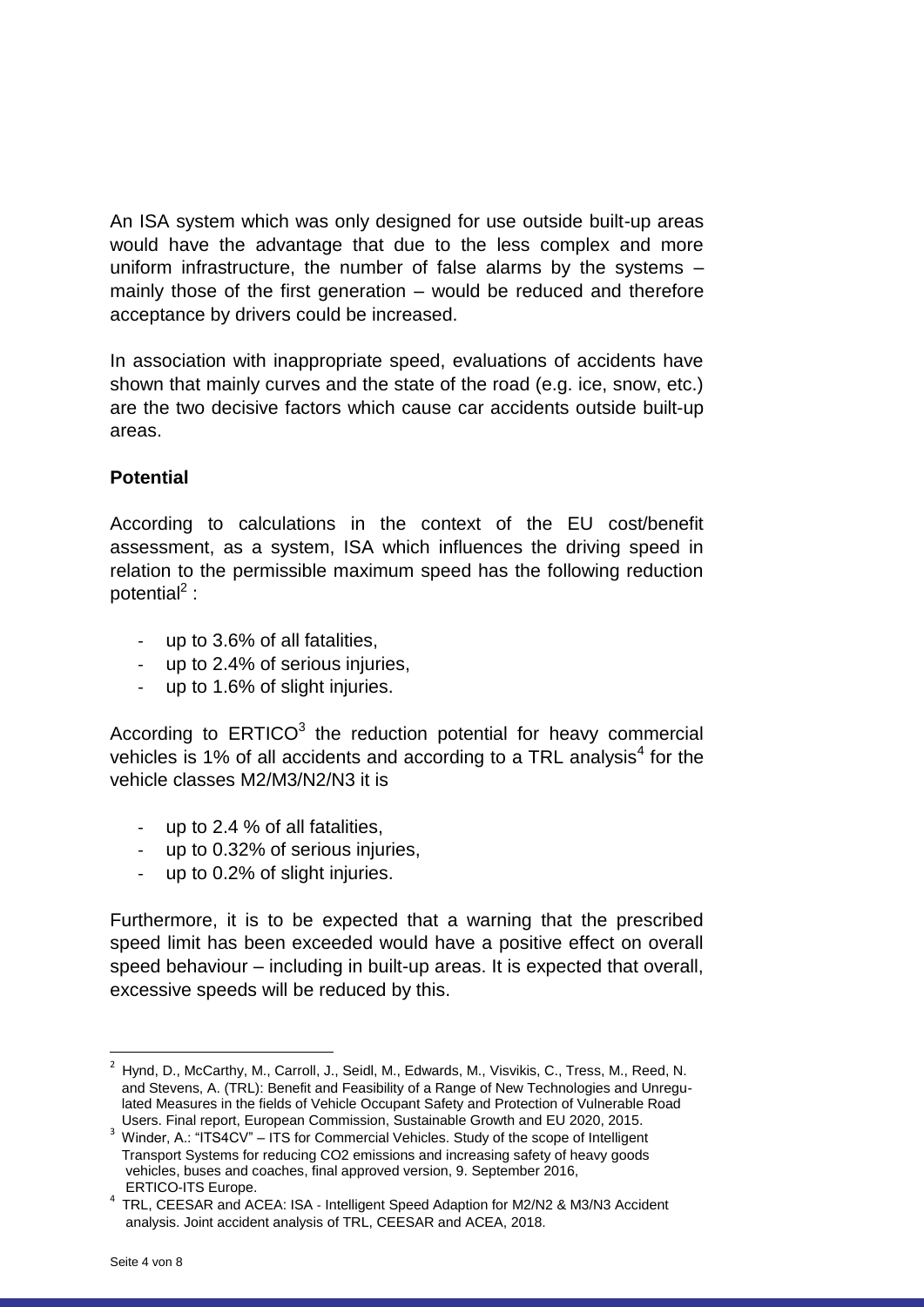#### **Method of effect:**

According to the European Commission ISA systems are driver assistance systems to assist drivers in observing the current speed limits on the section of road which is currently being travelled on. The speed limits are either stored in a digital map in the navigation system and/or are determined by road sign detection. In principle, a differentiation is made between informing, assisting and intervening systems. Over the past decades of discussion, investigations have shown that only assistance systems which can be overridden by drivers have a realistic chance of meaningful implementation to increase road safety.

Furthermore, from the point of view of increasing road safety, it is essentially desirable that ISA systems include an element to assess the "appropriate speed". This can be carried out on the basis of the current traffic situation in the vicinity of the vehicle, the road situation and the road course (curves) as well as the current weather and the state of the road surface.

#### **Challenges**

While digital maps can only be updated with great effort with regard to short-term changes to the permitted speed, for example at roadworks, a further challenge is the detection of static road signs (speed limit signs, signs showing the limits of built-up areas and the adaptive display of systems to influence the flow of traffic).

Inadequately certain detection of road signs, especially due to defective or dirty signs as well as additional signs, e.g. speed limits according to time of day, valid section lengths, valid vehicle types or the assignment of the detected signs to the correct traffic lane are also challenges.

In addition, road signs are not harmonised throughout Europe. This especially applies to supplementary signs. Therefore, even in the years to come, drivers will remain necessary at the decision-making level, e.g. in order to interpret signs which are incorrectly installed, illegible or have been forgotten at cleared roadworks. Solely digital interpretation by the ISA system can create new accident hazards.

In association with the revision of the General Safety Regulation, the European Commission has also revised the infrastructure directive, which has the aim of specifying minimum standards for lane markings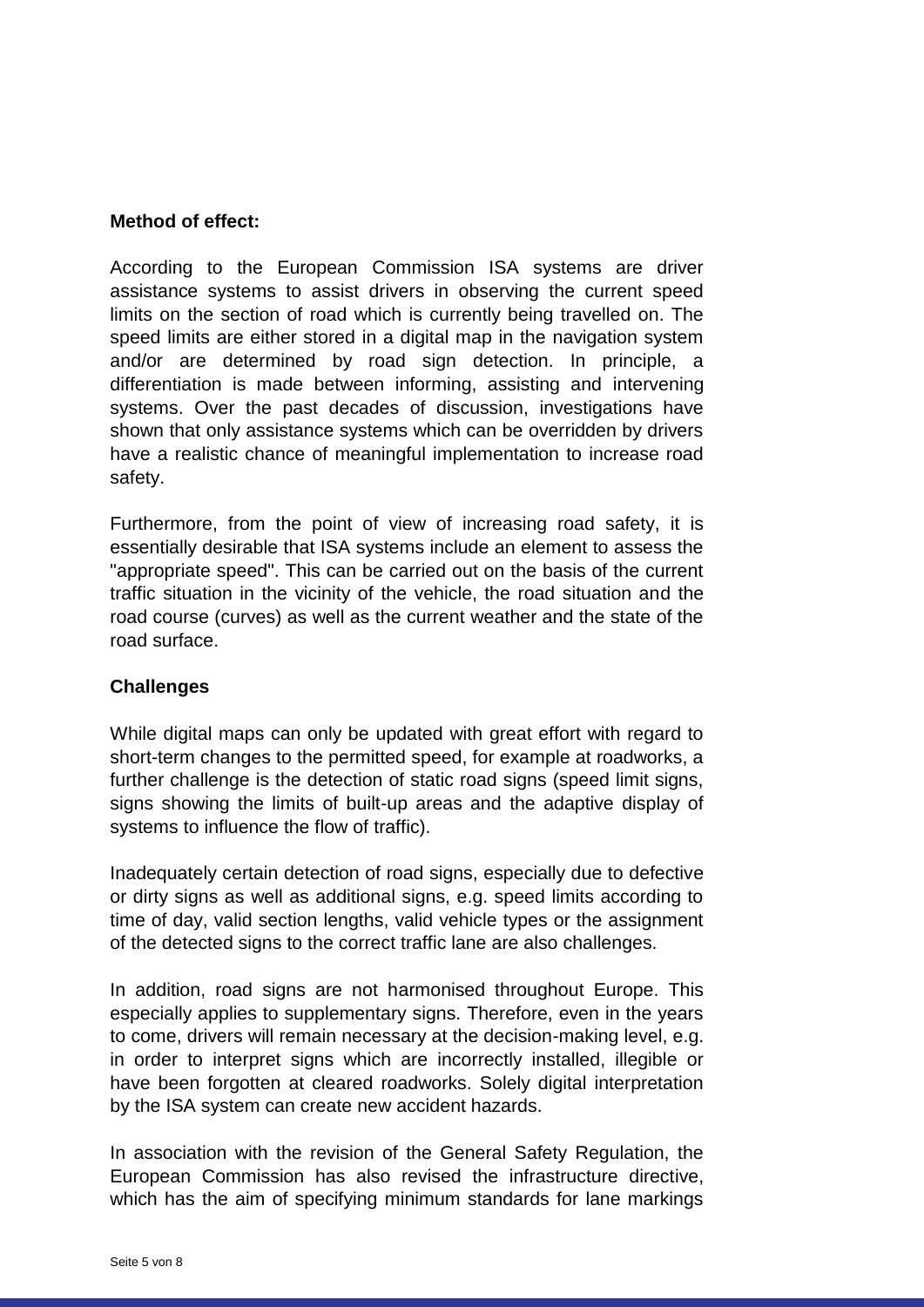and road signs in order to facilitate the introduction of cooperative, networked and automated mobility systems (e.g. ISA) $5$ .

#### **Acceptance**

In order to have a high level of user acceptance, the error rate of the systems must be very low. This is the only way to achieve the desired effect on the number of accidents.

For intelligent speed assistants, above all, up-to-date and accurate map data is essential. The correctness of road signs and their cancellation must be reliable. Road signs must also be visible in bad weather conditions.

The acceptance of speed assistants also reduces if they record the driving speeds, communicate these to third parties or can be read out for traffic control purposes.

#### **Legislation and consumer protection:**

In the context of the revision of the General Safety Regulation (GSR) the EU Commission requires an assisting ISA system which can be overridden by the driver for all category M and N vehicles as of 2022/2024 (new types/all vehicles) $6$ . The system shall have the following minimum specifications:

- "a) it shall be possible for the driver to feel through the accelerator pedal that the applicable speed limit is reached or exceeded.
- b) it shall not be possible to switch off or suppress the system.
- c) it shall be possible for the driver to override the system's prompted<sup>7</sup> vehicle speed smoothly through normal operation of the accelerator pedal without need for kick-down.
- d) where a cruise control system is engaged, the intelligent speed assistance system must automatically adapt to any lower speed limit."

 $\overline{a}$ 

<sup>&</sup>lt;sup>5</sup> COM(2018) 274 final: Proposal for a DIRECTIVE OF THE EUROPEAN PARLIAMENT AND OF THE COUNCIL amending Directive 2008/96/EC on road infrastructure safety management, 17.05.2018, Brussels.

 $6$  Publication 186/18; Proposal for a regulation of the European Parliament and of the Council on type-approval requirements for motor vehicles and their trailers, and of systems, components and separate technical units intended for such vehicles as regards their general safety and the protection of vehicle occupants and unprotected road users, amending Regulations (EU) 2018/ ... and repealing Regulation (EC) No. 78/2009, (EC) No. 79/2009 and (EC) No. 661/2009 Brussels,

 <sup>17.5.2018</sup> COM(2018) 286 final.

 $7$  The English version states "...the system's prompted vehicle speed...". Instead of the "prompted vehicle speed", the "detected vehicle speed" would be more suitable.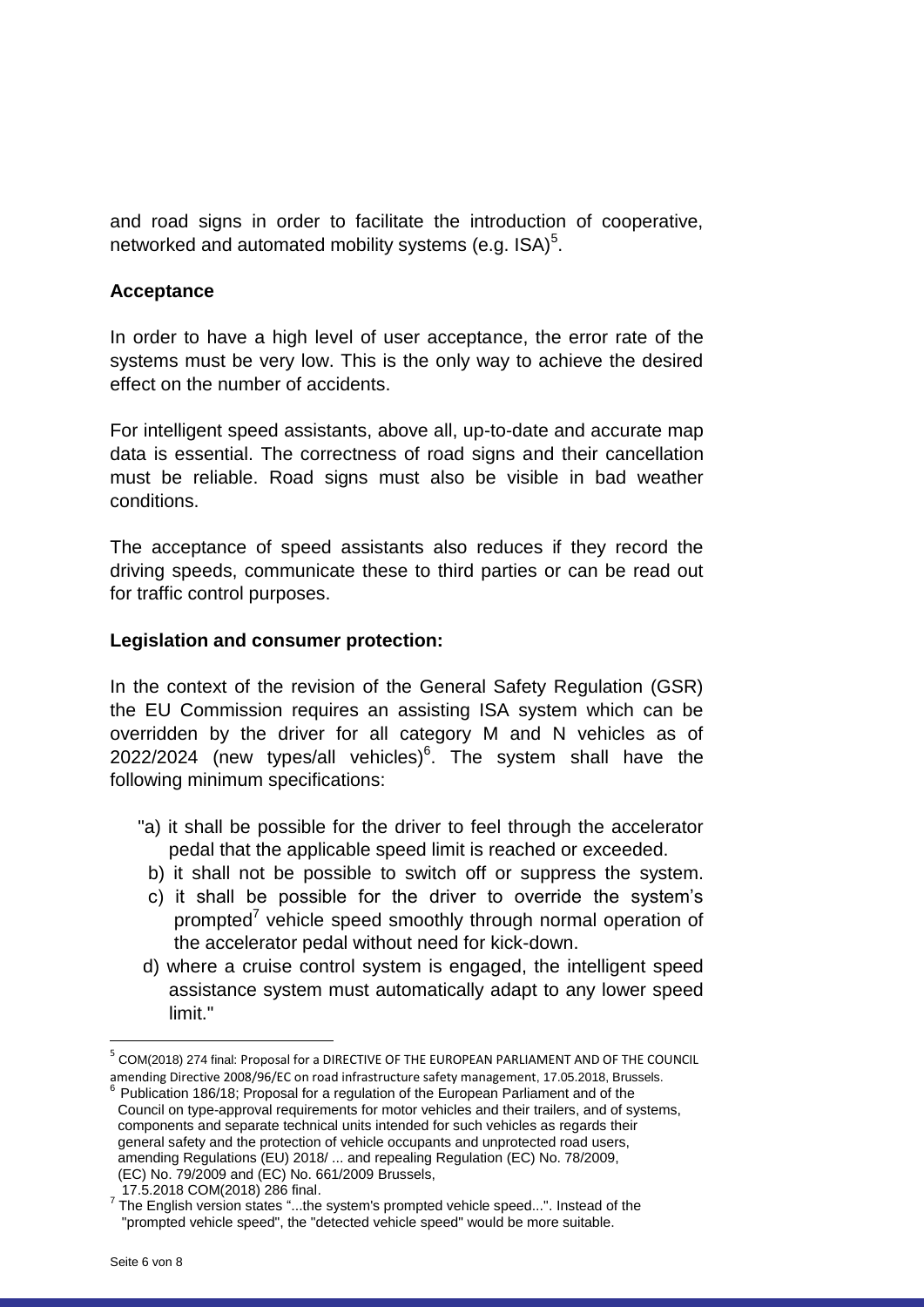The consumer protection test EuroNCAP praises special types of ISA systems. These represent the current state-of-the-art. However, it requires only few additional relevant signs to be recognised in Europe.

### **Explanation of the DVR position:**

If the accelerator pedal is not actuated, e.g. when travelling downhill or with a so-called "coasting function" (freewheeling), this signal cannot be detected. As vehicle regulations normally contain regulations with regard to effect and not design regulations, a tactile accelerator pedal should not be prescribed as the sole technical solution. Because of this, the DVR suggests the use of a suitable attention-gaining humanmachine interface, including in commercial vehicles. Further investigations are required for this.

Acceptance problems due to unwarranted warning signals (e.g. "continuous beeping" or "continuous vibration) must be avoided. These should therefore be able to be deactivated or suppressed according to the situation. The display of the maximum permissible speed with is detected by the system should not be able to be switched off. Furthermore, the driver can override the system at any time.

#### **Resolution**

- The DVR accepts the requirement of the EU Commission to prescribe the mandatory equipment with overridable assisting ISA systems, which address the exceeding of the maximum permissible speed for all vehicles (Class M and N).
- It must be made clear to drivers by means of a suitable attentiongaining human-machine interface, that the applicable speed limit has been exceeded.
- Warning signals as the human-machine interface should be able to be deactivated or suppressed according to the situation. The visual display of the maximum permissible speed with is detected by the system should not be able to be switched off.